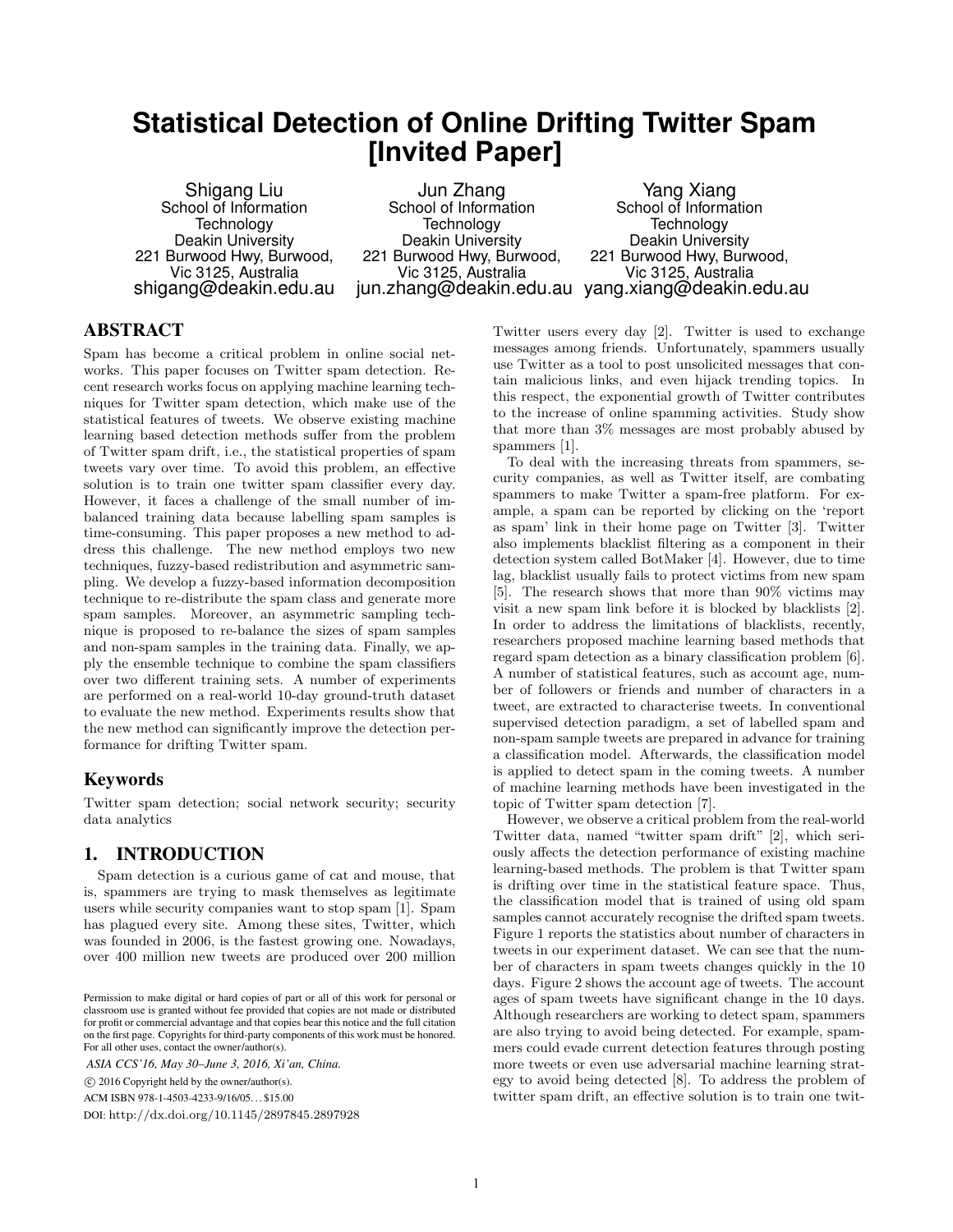

Figure 1: Number of characters in tweets

ter spam classifier every day. However, it faces a challenge of the small number of imbalanced training data because labelling spam samples is time-consuming. For example, if we manually label 100 tweets, we could obtain 5 spam tweets and 95 non-spam tweets. When a small number of imbalanced training data are used to train a classifier, that will cause the classifier biased toward the non-spam class. The spam detection performance will become poor.

In this work, we treat Twitter spam detection as a specific machine learning problem with a small number of imbalanced training data. The major contributions of our work are summarised as follows.

- We proposes a new detection method to address the problem of twitter spam drift. The new method can learn from a small number of imbalance training data by employing two new techniques, fuzzy-based redistribution and asymmetric sampling.
- We develop a new fuzzy-based re-distribution technique that applies information decomposition to generate more spam samples in line with the spam class distribution.
- We develop a new asymmetric sampling technique to re-balance the sizes of spam samples and non-spam samples in the training data. Finally, the ensemble technique is used to combine the twitter classifiers over two different training sets.

A number of experiments are performed on a real-world 10-day ground-truth dataset to evaluate the new method. Experiments results show that the new method can significantly improve the detection performance for drifting Twitter spam. The rest of this paper is organised as follows.

Section 2 presents a review on recent works of Twitter spam detection. In Section 3, we describe the details of our new spam detection method. The experiments and results are reported in Section 4. Finally, Section 5 concludes this work.



Figure 2: Account age of tweets

# 2. RELATED WORK

Recently, many researchers have applied various machine learning techniques for Twitter spam detection [1], [11], [12]. This section gives a short review of related work from the machine learning perspective.

Many works have been carried out to have a better understanding of the nature of Twitter spam. A study based on a data sample back in 2009 [13] suggested that 3.75% of tweets were spam. In 2010, Grier et al. discussed the URLs obtained from tweets' data, and realized that 8% of all crawled unique URLs were spam, which means 2 million URLs out of 25 million were spam [5]. In 2011, Thomas et al. reported that 80 million tweets out of 1.8 billion were spam [14]. Moreover, Najada and Zhu analysed the spam detection problem with spam samples takes 20% of the whole dataset. Chao et al. collected and analysed tweets spam over 600 million tweets with URLs and found that around 1% of URLs are spam [11].

Blacklist is commonly used method for the detection and filtering of spam messages. For example, our industry partner, Trend Micro [15], offers a blacklisting service based on the Web Reputation Technology, which is able to filter harmful spam URLs. Blacklist has a critical disadvantage that it takes considerable time for the new malicious links to be included in a blacklist. In real-world scenarios, many damages should have been caused during the time lag [5].

Heuristic rule based methods are another earlier attempts for filtering Twitter spam to overcome the limitations of blacklist. Yardi et al. [16] introduced a #robotpickupline (hashtag) for spam detection through three rules, which are suspicious URL search, username pattern matching and keyword detection. Kwak et al. [17] recommended that tweets which contain more than three hashtags to be removed in order to eliminate the impact of spam for their research.

It has been reported that the basic features used in the above studies can be easily fabricated by purchasing followers, posting more tweets, or mixing spam with normal tweets. Accordingly, researchers proposed a number of ro-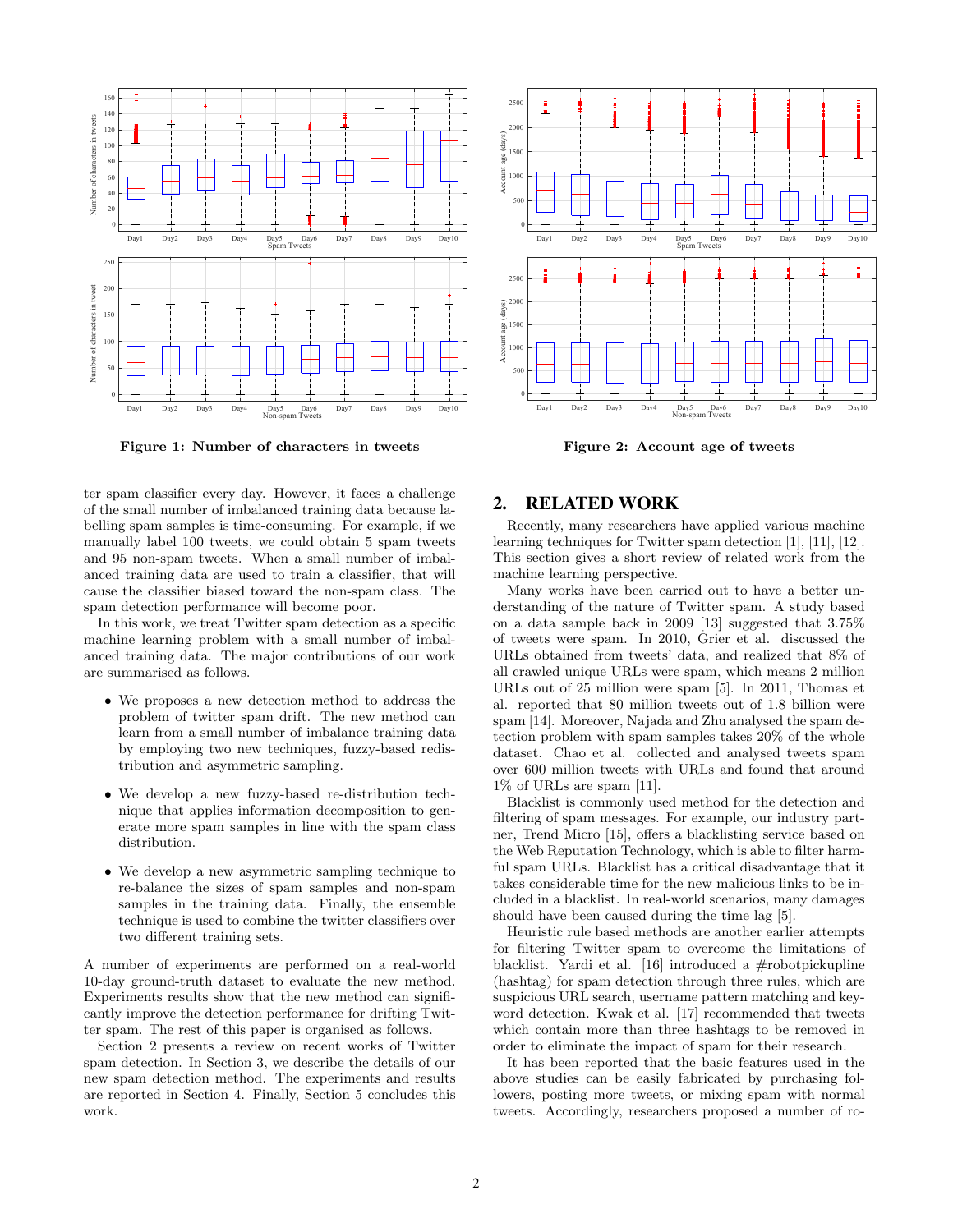

Figure 3: New detection framework

bust features that rely on the social graph to avoid feature fabrication. For example, Song et al. [22] have successfully improved the performance of several classifiers to nearly 99% True Positive and less than 1% False Positive by merging these sophisticated features with the basic feature set. Yang et al. [23] also proposed a few robust spam features, which include Local Clustering Coeffi-cient, Betweenness Centrality and Bidirectional Links Ratio. Their research shows that the new feature set can result in outstanding performance compared with four existing works [12, 18, 19, 1].

Recently, more studies proposed to apply machine learning techniques for Twitter spam detection based on a range of new features, including tweet-based, author-based, and social graph based attributes [1]. Hamzah and Xingquan [24] made use of URL based features such as Domain tokens and path tokens, along with some features from the landing page, DNS information and domain information. Chao et al. [25] collected the spam relevant features such as URL, redirect chain length, Relative number of different initial URLs etc. Wang et al. [2] introduced Bayesian model based approach to detect spammers on Twitter. Benevenuto et al. [12] proposed to detect both spammers and spam using the Support Vector Machine algorithm. Stringhini et al. [18] trained a classifier by using the Random Forest algorithm, which was then used to detect spam in three social networks, including Twitter, Face-book and MySpace. Lee et al. [19] deployed some honeypots to derive the spammers' profiles. They extracted the statistical features for spam detection using several machine learning algorithms, such as Decorate, RandomSubSpace and J48.

In our group's previous work [2, 21], it is observed that Twitter spams are drifting over time in the statistical feature space. The problem is named "twitter spam drift", which seriously affects the detection performance of existing machine learning-based methods. An effective solution for detecting drifted tweet spam is to train one twitter spam classifier every day, while it faces a challenge of the small number of imbalanced training data. In this situation, the classifiers for spam detection are most likely to be overwhelmed by the non-spam class and ignore the spam class. For example, assuming there are only 5% spam class samples and 95% non-spam samples in a given dataset. If a classifier classifies

all the samples to the non-spam class, the classification accuracy would be 95%. However, this classifier is not useful in practice, because we are most interest in the spam class. This challenge becomes the motivation of our work.

# 3. PROPOSED METHOD

This section presents a new detection method that employs a new fuzzy-based redistribution, a new asymmetric sampling and the ensemble technique.

## 3.1 New Detection Framework

In this paper, we treat the detection of drifted spam tweets as a specific learning problem with a small number of imbalanced training data. The spam class is the minority class and the non-spam class is the majority class. The size of training data including labelled spam and non-spam samples is small for the binary classification task.

Figure 3 shows the new framework for detecting drifted spam tweets. In this framework, a new fuzzy-based distribution technique is applied to extend the original training dataset by creating synthetic spam samples. Then, we conduct asymmetric sampling on the two training datasets. In order to balance the size of spam and non-spam, the new asymmetric sampling technique applies the over-sampling strategy to spam training tweets and the under-sampling strategy to non-spam training tweets. Ensemble training is combined with the asymmetric sampling to construct a set of classifiers from each training dataset. Finally, two sets of classifiers are combined to detect spam from the testing tweets.

## 3.2 Fuzzy-Based Redistribution

To alleviate the imbalance between spam and non-spam classes in the training data, we develop a new fuzzy-based redistribution algorithm. The fuzzy-based redistribution employs information decomposition, which is a new oversampling technique proposed in our previous work [26] for class imbalance issue, to generate reliable synthetic spam samples. It takes the training spam set,  $S^+$ , and the number of synthetic spam samples to be generated,  $t$ , as input. As shown in the Algorithm 1, there are three steps, small interval partition, weights calculation and synthetic values generation.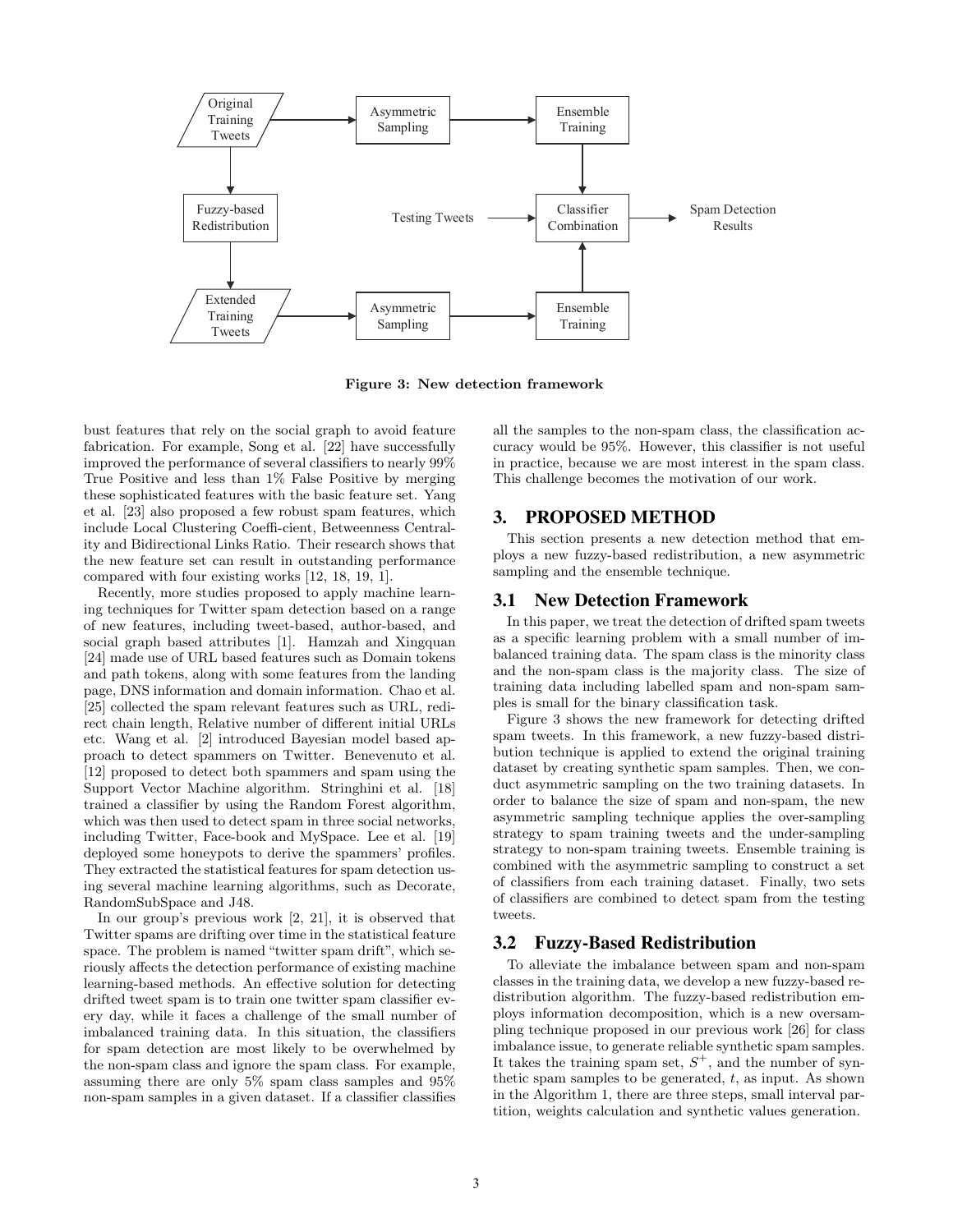Algorithm 1: Fuzzy-Based Redistribution

1: INPUT: Minority data  $S^+$ , number of synthetic samples to be generated t.<br>2: OUTPUT: Re-distributed minority class samples:  $FID(S^+, t)$ .

- /\*Initialization\*/ 3: for each column feature vector xi, do 4: According to formula (1) and (2), partition the feature vector-
- 
- based interval into t small intervals. 5: Calculate the weights using formula (3) from the observed data to each intervals.<br>6: Calculate  $\tilde{m}_{si}$  using formula (4),  $\tilde{m}_{si}$  is the  $s$ th generated value
- of  $\mathbf{x}_i$ .<br>7: end for
- 

Given a set of labelled spam and non-spam tweets,  $S^+$ and  $S^-$ . The spam class is denoted as,

$$
S^+ = (y_1, \omega^+), (y_2, \omega^+), \cdots, (y_N, \omega^+),
$$

where  $y_n, n = 1, 2, \dots, N$ , is a tweet sample. Let's denote

$$
\mathbf{x}_i = (x_{1i}, x_{2i}, \cdots, x_{Ni})^T, i = 1, 2, \cdots, M
$$

as the set of the ith feature value for all tweets, where N means the number of total spam samples, and M means the number of total feature values for each sample. Then we can obtain a value range of the i-th feature,

$$
A_i = [a_i, b_i],
$$

where

$$
a_i = min\{x_{ji}|j=1,2,\cdots,m\}
$$

and

$$
b_i = max\{x_{ji}|j=1,2,\cdots,m\}.
$$

To generate  $t$  synthetic spam samples, we divide the value range  $[a_i, b_i]$  into t small intervals. These small intervals can be expressed by

$$
A_{si} = [a_i + (s - 1) * h_i, a_i + s * h_i], s = 1, 2, \dots, t - 1, (1)
$$

$$
A_{ti} = [a_i + (t-1) * h_i, a_i + t * h_i],
$$
\n(2)

where  $h_i = (b_i - a_i)/t$ .

The synthetic spam samples are generated according to the N labelled spam samples. The following map is used for calculating the weights from the labelled spam samples to each small interval  $A_{si}$ :

$$
\mu: \mathbf{x}_i \times \mathbf{u}_i \to [0, 1],
$$
  

$$
(x_{ji}, u_{si}) \to \mu(x_{ji}, u_{si}).
$$

where  $\mathbf{u}_i$  is called the discrete universe set of  $\mathbf{x}_i$ . We choose a fuzzy membership  $\mu(x_i, u_j)$  to perform the mapping.

$$
\mu(x_{ji}, u_{si}) = \begin{cases} 1 - \frac{\|x_{ji} - u_{si}\|}{h_i} & if \|x_{ji} - u_{si}\| \le h_i \\ 0 & if \|x_{ji} - u_{si}\| > h_i \end{cases}
$$
 (3)

where  $h_i$  is called step length. The next equation is used to create the sth synthetic value for  $x_i$ :

$$
\tilde{m}_{si} = \begin{cases}\n\bar{\mathbf{x}}_i & if \sum_{j=1}^m \mu(x_{ji}, u_{si}) = 0 \\
\frac{\sum_{j=1}^m m_{jsi}}{\sum_{j=1}^m \mu(x_{ji}, u_{si})} & otherwise\n\end{cases}
$$
\n(4)

where  $\bar{\mathbf{x}}_i$  is the mean of the observed values of  $\mathbf{x}_i$ , and  $m_{isi}$ is calculated as:

$$
m_{jsi} = \mu(x_{ji}, u_{si}) * x_{ji}
$$
\n<sup>(5)</sup>

Algorithm 2: Asymmetric Sampling

- 1: INPUT: Minority training dataset  $S^+$ majority training dataset S<sup>−</sup>; number of non-spam samples to be removed *l*;<br>2: OUTPUT: Re-balanced training dataset.
- 3: Randomly select l samples from  $S^-$ , denote the new majority class as  $S_n^- = R(S^-, l)$ . 4:  $S_n^+$  = Bootstrap examples from  $S^+$ , s.t  $|S_n^+| = |S_n^-|$ ,  $S_n^+$  =
- $B(S_n^+,\vert S_n^+\vert = \vert S_n^-\vert),$
- 5: The re-balanced training dataset is:  $S_n = S_n^+ \cup S_n^-$ .

Algorithm 1 summarise the spam sample generation process for fuzzy-based distribution. The synthetic spam samples are generated in the way of feature by feature, so they keep very good independence.

## 3.3 Ensemble with Asymmetric Sampling

In this section, a new asymmetric sampling technique is proposed to create balanced training data for training a single classifier. We apply the under-sampling strategy to the non-spam class, which randomly remove some samples from the non-spam class. We apply the over-sampling strategy to the spam class, which randomly reduplicate the spam samples. This asymmetric sampling technique can effectively combine the advantages of under-sampling and oversampling. Algorithm 2 describes the details of asymmetric sampling.

Furthermore, we combine asymmetric sampling and bootstrap to implement an ensemble classifier. As shown in Algorithm 3, we first delete  $l$  non-spam samples and obtain

$$
S(FID)^{-}_{n} = R(S^{-}, l)
$$

.

Then, we make use of bootstrap method to extract the same number of spam samples as non-spam samples,

$$
S(FID)^{+}_{n} = B(S(FID)^{+}_{n}, |S(FID)^{+}_{n}| = |S(FID)^{-}_{n}|)
$$

where  $|S(FID)^+_n| = |S(FID)^-_n|$  means the number of spam samples equals the number of non-spam samples. Finally, with the ensemble classifiers, we apply the majority voting rule to do the decision making. Its merits lie in neither requiring any complex knowledge nor any priori knowledge [27].

This new detection method uses two different training datasets for ensemble learning.

- One is the original training dataset.
- In the other training dataset, the spam class includes the original spam samples and the synthetics spam samples generated by fuzzy-based redistribution.

The ensemble with asymmetric sampling process is conduced on both of the training datasets. All twitter classifiers from the two training datasets are combined to make the final decision. Our empirical study shows this new method can effectively address the problem of a small number of imbalanced training data.

## 4. PERFORMANCE EVALUATION

To evaluate the new detection method, we carried out a number of experiments on a real-world twitter dataset. This section reports the experiments and results.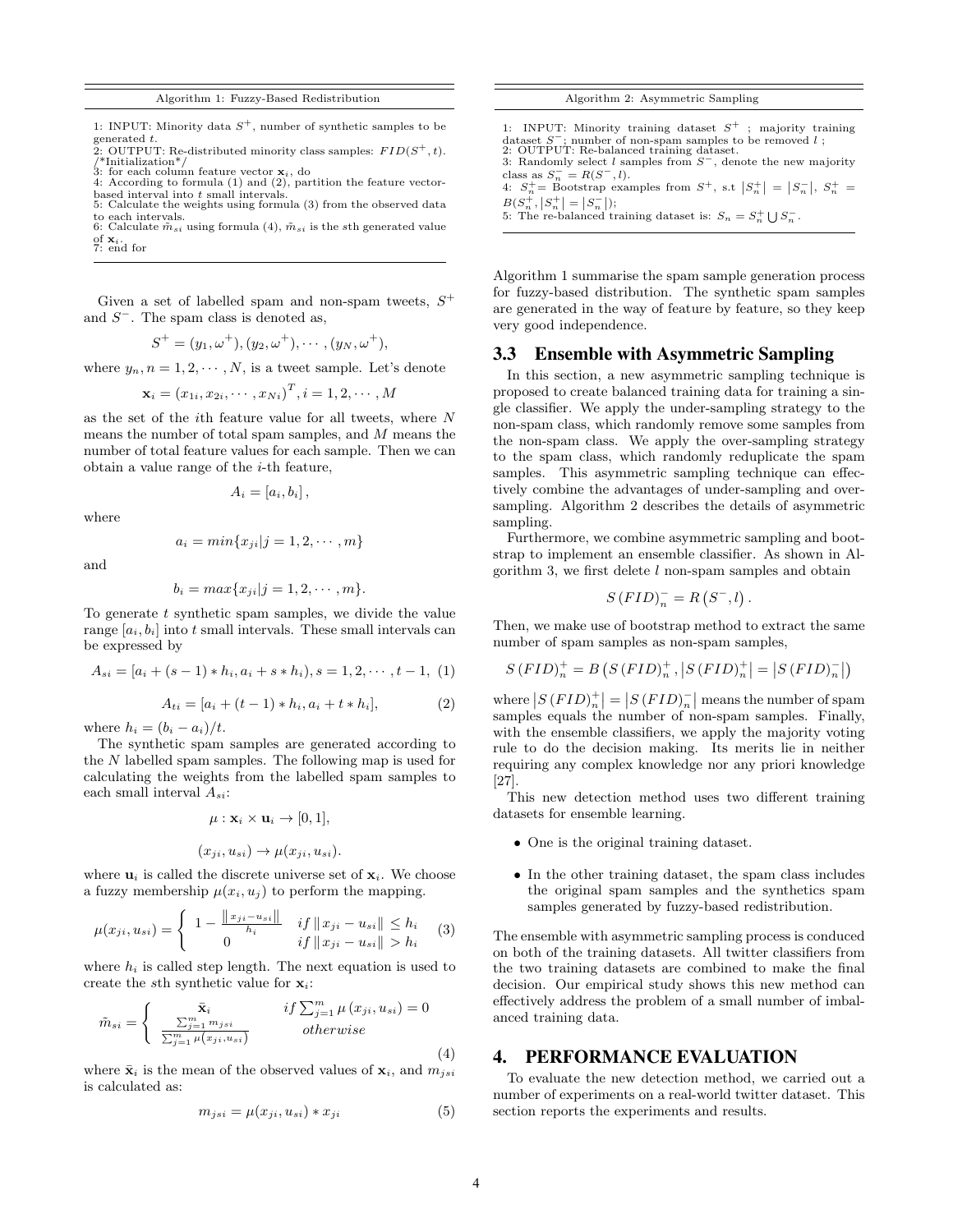```
Algorithm 3: New Detection Method
```
TRAINING

1: INPUT: Minority training dataset  $S^+$ ; majority training dataset  $S^-$ ; number of non-spam samples to be removed l; size of ensemble N, C4.5 classifier *I*.<br>2: OUTPUT: Ensemble classifierC<sup>\*</sup> 2: OUTPUT: Ensemble classifier  $C^*$ .<br>3:  $S(FID)^+_n = FIDoS(S^+, 2 \times |S^+|);$ <br>4: for  $n = 1$  to N. 5:  $S (FID)^+_{n} = B (S (FID)^+_{n}, |S (FID)^+_{n}| = |S (FID)^-_{n}|),$  $S(FID)^{-}_{n} = R(S^{-}, l).$  $6:C_n = I(S(FID)_n^+, S(FID)_n^-).$  $T: \text{end for } n = N + 1 \text{ to } 2N.$ <br>
8: for  $n = N + 1 \text{ to } 2N.$ <br>
9:  $S_n^+ = B(S_n^+, |S_n^+| = |S_n^-|),$  $S_n^- = R(S^-, l).$  $10.C_n = I(S_n^+, S_n^-).$ 11: end for  $12: C^* = \{C_n, 1 < n < 2N\}.$ **TESTING** 1: INPUT: Test data point z.<br>13: OUTPUT: Class prediction for z.<br>14: for  $n = 1$ to 2N. 15: calculate  $C_n(z)$ . 16: end for 17:  $C^*(z) = Aggregation \{C_n(z), 1 < n < 2N\}.$ 

## 4.1 Experiment Setup

We first introduce the experiment setup for the empirical study, which includes ground-truth dataset, basic classifiers and performance metrics.

#### *4.1.1 10-day ground-truth dataset*

In this work, we used Twitter's Streaming API to collect tweets with RULs in a period of 10 consecutive days [11]. Although it is possible to send spam without embedding URLs on Twitter, the majority of the spam contains RULs [28]. It is worth mentioning that we have inspected thousands of spam tweets by hand and only find a few tweets that without URLs which could be considered as spam. With the help of internal tools provided by Trend Micro [11], we totally labelled over 600 million tweets to create the 10-day ground-truth dataset for the research of spam detection.

Feature extraction is a key component in machine learning based classification tasks [11]. Some studies [1], [12], [18] have applied a few features which make use of historical information of a user, such as tweets that the user sent in a period of time. While these features may be more discriminative, it is not possible to collect them due to the restrictions of Twitter's API. Other researchers [22], [23] applied some social graph based features, which are hard to be evaded. Nevertheless, It is significantly expensive to collect those features, as they cannot be calculated until the social graph is formed. Thus, those expensive features are not suitable for real-time detection, despite that they have more discriminative power in separating spammers and legitimate users. The longer time a spam tweet exists, the more chance it can be exposure to victims. Thus, it is very important to detect spam tweets as early as possible. To reduce the loss caused by spam, real-time detection is in demand. Consequently, we only focus on extracting light-weight features which can be used for timely detection. These features can be straightforwardly extracted from the collected tweets' JSON data structure with little computation. Table 1 summarised the 12 features used in this study.

#### *4.1.2 Base Classifiers*

In order to examine the effectiveness of the new detection

Table 1: Lightweight Statistical Features

| Feature name     | Description                                     |
|------------------|-------------------------------------------------|
| account_age      | The age (days) of an account since its creation |
| no_follower      | The number of followers of this twitter user    |
| no_following     | The number of followings/friends of the user    |
| no_user_favorite | The number of favorites this user received      |
| no_list          | The number of lists this twitter user added     |
| no_tweet         | The number of tweets this twitter user sent     |
| no_retweet       | The number of retweets this tweet               |
| no_hashtag       | The number of hashtags included in this tweet   |
| no_user_mention  | The number of user mentions included in tweet   |
| no_URL           | The number of URLs included in this tweet       |
| no_char          | The number of characters in this tweet          |
| no_digits        | The number of digits in this tweet              |

method, a large number of experiments have been conducted using kNN, SVM, (Support Vector Ma-chines), Naive Bayes, LDA (Linear Discriminant Analysis), C4.5 Decision Trees and Random Forest [29], [30]. We found that random forest (RF) and C4.5 achieved outstanding performance compared with other classifiers. Therefore, we only compare our method with RF and C4.5 in this paper.

We reported the average of 10 runs of each experiment in which the datasets are randomly partitioned into the training data and the testing data. In each experiment, the imbalance ratio is fixed to 10 and the original training data contains 1,000 spam tweets and 10,000 non-spam tweets. The whole dataset is divided to two part, one for generating training data and the other for generating testing data. For testing data, we used two settings. In the first case, the rate of spam to non-spam is 10. For example, the testing data have 500 spam samples and 5,000 non-spam samples. In the second case, the rate of spam to non-spam is 100. For example, the testing data includes 100 spam tweets and 100000 non-spam tweets. The different settings can help us simulate different real-world scenarios and evaluate the new method more effectively.

#### *4.1.3 Performance metric*

In the experiments, we employed Accuracy (Acc), detection rate (DR) and Area under the ROC curve (AUC) to evaluate the performance of the classifiers. AUC, which is not sensitive to the distribution between the majority and minority classes, can sort models by overall performance. AUC is often used in models assessment. We used the spam class as the positive class and the non-spam class as the negative class. The confusion matrix values are true positive (TP), false positive (FP), true negative (TN), and false negative (FN). The following formulas are used to calculate the metrics.

$$
Acc = \frac{TP + TN}{TP + TN + FP + FN}
$$
 (6)

$$
DR = \frac{TP}{TP + FN} \tag{7}
$$

$$
AUC = \frac{1 + \frac{TP}{TP + FN} + \frac{FP}{FP + TN}}{2} \tag{8}
$$

Moreover, we used one-factor ANOVA [32] to conduct a qualitative analysis of the new detection method. The statistically significant level is set at  $\alpha = 0.05$  for all performance measures. The ANOVA hypothesis is that there is no significantly difference for detection techniques in terms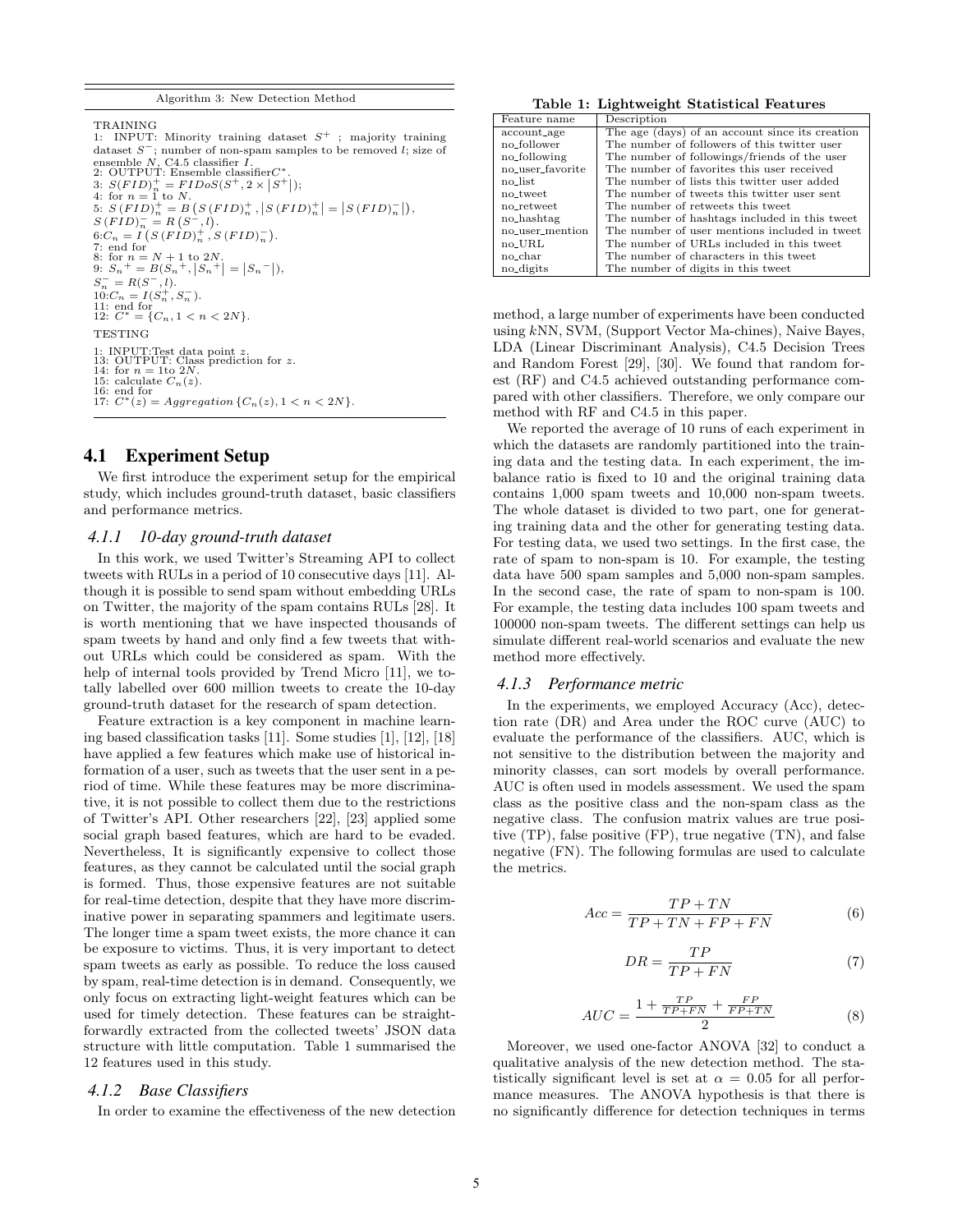

Figure 4: Impact of twitter spam drift

of AUC. The alternative hypothesis is that at least one is significant different. Once the ANOVA results were statistically significant, we performed Tukey's Honestly Significant Difference (HSD) test, which indicated the different levels of the resampling techniques' performance. For Tukey's HSD test, we use letter 'A' for the first class performance, 'B' for the second class performance and 'C' for the third class performance.

## 4.2 Results and Discussion

We report four sets of experimental results here.

- Section 4.2.1 reports the impact of twitter spam drift.
- Section 4.2.2 reports the overall performance through ANOVA and HSD testing.
- Sections 4.2.3 and 4.2.4 report the day-based detection performance with the different test settings.

#### *4.2.1 Impact of twitter spam drift*

Figure 4 illustrates the impact of Twitter spam drift problem. Precisely, 'RF model based on day1 data' means we used the tweets' data collected on the 'first day' to train a classification model and made use of it for 10 days Twitter spam detection. 'RF model based on real-time data' means we build a classification models every day. We used a part of the same day's tweets data for classifier training and used the classifiers only on that day to detect Twitter spam. The same operation was for C4.5.

In the figure, we can see that the classifiers created using the same day tweets data exhibit outstanding performance, while the performance of classifiers built of using the 'first day' tweets data decreased dramatically. For example, the detection rate of C4.5 with the first day training data is about 0.57 for the first day testing data. The detection rate decreases to only 0.4 for the 6th day testing data. If we used the 6th day training data, the detection rate achieved to 0.65. The difference is huge. For example, the AUC of RF for first day training and first day testing is about 0.77. If we used the 10th day data for testing, the AUC dramatically reduced to 0.55. However, for the same day training and testing, the AUC of RF is up to 0.82 on the 10th day.

The results show the impact of twitter spam drift to detection is very big. Twitter spam drift can affect the spam detection accuracy and the robustness of the detectors. The results also suggest the potential solution is to train a twitter spam detector for each day.

## *4.2.2 Overall detection performance*

Table 2 reports the ANOVA model results for C4.5, RF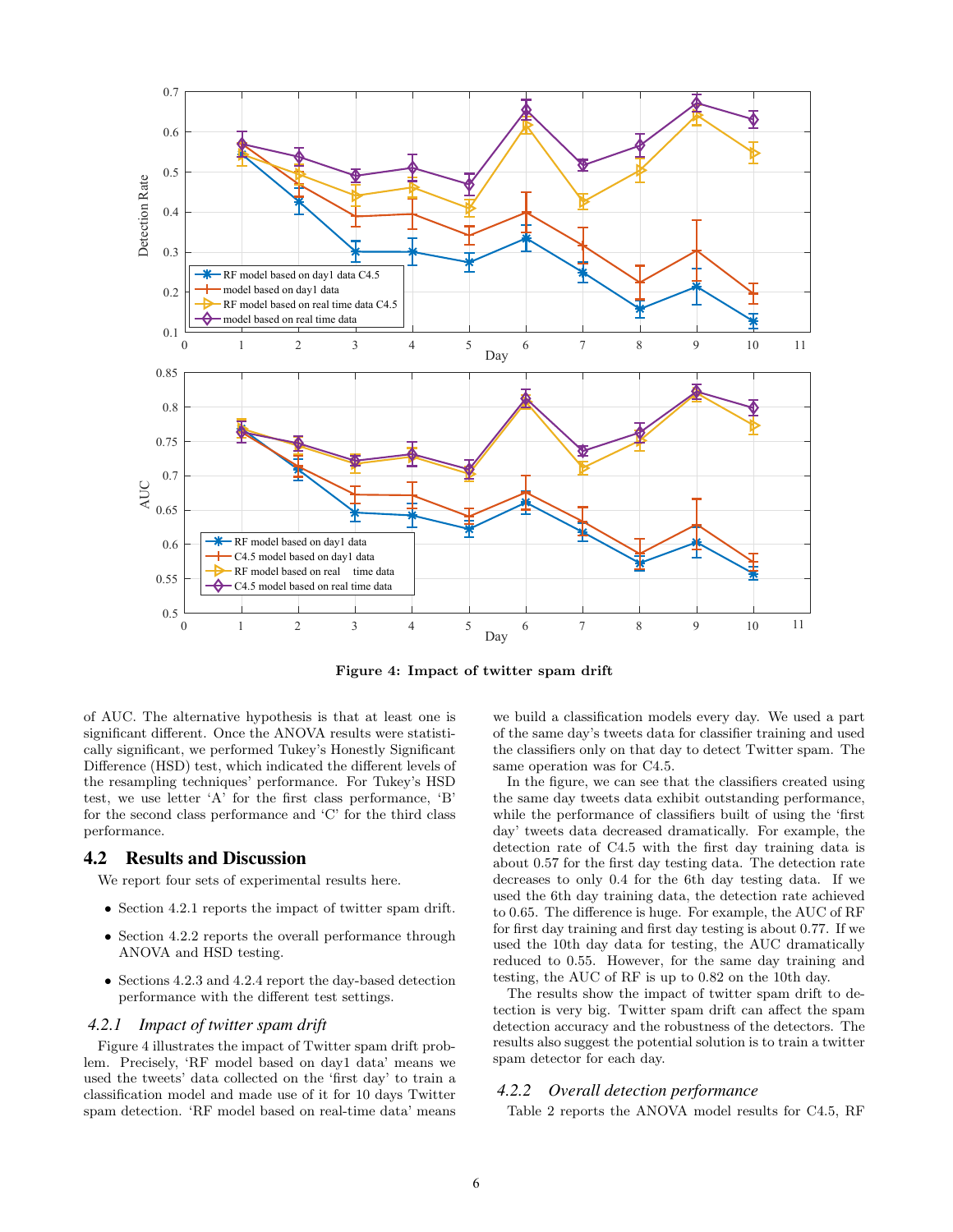Table 2: ANOVA models for AUC

| Dataset        | DoF            | SoS    | MS     | F-statistic | p-value  |
|----------------|----------------|--------|--------|-------------|----------|
| $_{\rm Dav1}$  | $\overline{2}$ | 0.0442 | 0.0220 | 16.0859     | < 0.0001 |
| $_{\rm Dav2}$  | 2              | 0.0282 | 0.0141 | 12.2279     | < 0.0001 |
| Day 3          | $\overline{2}$ | 0.0373 | 0.0187 | 15.7276     | < 0.0001 |
| Day 4          | $\overline{2}$ | 0.0523 | 0.0261 | 14.5999     | < 0.0001 |
| $_{\rm Dav}$ 5 | $\overline{2}$ | 0.0347 | 0.0174 | 13.0157     | 0.0001   |
| Day 6          | $\overline{2}$ | 0.0126 | 0.0063 | 6.2288      | 0.006    |
| Day 7          | $\overline{2}$ | 0.0290 | 0.0145 | 9.8467      | 0.0006   |
| $_{\rm Dav}$ 8 | $\overline{2}$ | 0.0318 | 0.0159 | 12.803      | 0.0001   |
| Day 9          | 2              | 0.0156 | 0.0078 | 7.5356      | 0.0025   |
| Day $10$       | 2              | 0.0118 | 0.0059 | 5.4438      | 0.0103   |

Table 3: HSD with AUC statistic

| Dataset  | C4.5 | RF | New |
|----------|------|----|-----|
| Day1     | В    | B  | A   |
| Day 2    | В    | В  | А   |
| Day $3$  | В    | В  | A   |
| Day $4$  | B    | B  | A   |
| Day $5$  | B    | В  | А   |
| Day $6$  | ΑB   | B  | A   |
| Day 7    | B    | В  | А   |
| Day 8    | B    | В  | А   |
| Day 9    | В    | В  | A   |
| Day $10$ | AΒ   | В  | А   |

and the new detection method on the 10-day ground-truth dataset. In the experiments, the training data had 1,000 spam tweets and 10,000 non-spam tweets. One can see the technique selection has a significant impact to AUC at the level of  $\alpha = 5\%$  because p-value  $< 0.05$  holds for the 10 days data. Then, we used the Tukey's HSD testing to identify which technique shows a significant improvement over the others.

Table 3 reports the Tukey's HSD statistic test results on the datasets across ten days. One can see the new detection method performed significantly better than the other techniques in all cases. Precisely, the new method resulted in 'A' for all the ten small datasets, while both C4.5 and RF didn't obtain 'A' for any cases. Even though C4.5 achieved 'AB' for two cases, for most scenarios it did not exhibit any better performance compared with RF. These results confirm the new detection method is robust and outperforms existing machine-learning based twitter spam detection methods. The reason is the new method can address the problem of a small number of imbalanced training data through the combination of fuzzy-based redistribution and ensemble with asymmetric sampling.

Figure 5 shows the overall performance of C4.5, RF and the new method. Accuracy, detection rate and AUC are averaged over all experiments. In each experiment, the rate of spam testing samples to non-spam testing samples was set to 100. It simulated the realistic twitter spam rate, about 1%. In the figure, we can observe that the three methods have comparable accuracy. The new method results in outstanding performance in terms of detection rate and AUC. The detection rate of our new method is higher than the second best method, C4.5, about 10 percent. RF has the worst detection rate, which is much lower than the new method and C4.5. C4.5 and RF have comparable AUC. The AUC of the new method is higher than other methods over 5 percent.



Figure 5: Average performance



Figure 6: Accuracy for testing set-1

We can make an initial conclusion that the new method can detect more spam tweets accurately.

# *4.2.3 Day-based performance for testing set-1*

In this work, we used two settings for testing data. In the first testing data, we set the imbalanced rate between spam and non-spam samples to 10. It simulated a very high spam rate, about 10%, in some real-world scenarios. In the second testing data, we set the imbalanced rate between spam and non-spam samples to 100. It simulated a very low spam rate, about 1%, in some real-world applications. This section reports the results on the first testing data. The results on the second testing data are reported in Section 4.2.4

Figure 6 shows the accuracy of the three methods. All the accuracy are higher than 0.9. C4.5 has the lowest accuracy, about 0.92. The new method has the similar accuracy with RF, which is higher than C4.5 up to 5 percent. In this case, accuracy is not critical. Even if we classify all testing samples to the non-spam class, the accuracy is about 0.91. However, the classifier misclassified a large portion of the spam samples as non-spam.

Figure 7 reports the AUC and detection rate of the three methods. In general, the new method shows the best AUC and the best detection rate across the 10 days. For AUC, C4.5 and RF display comparable performance. The AUC of the new method is higher than other two methods up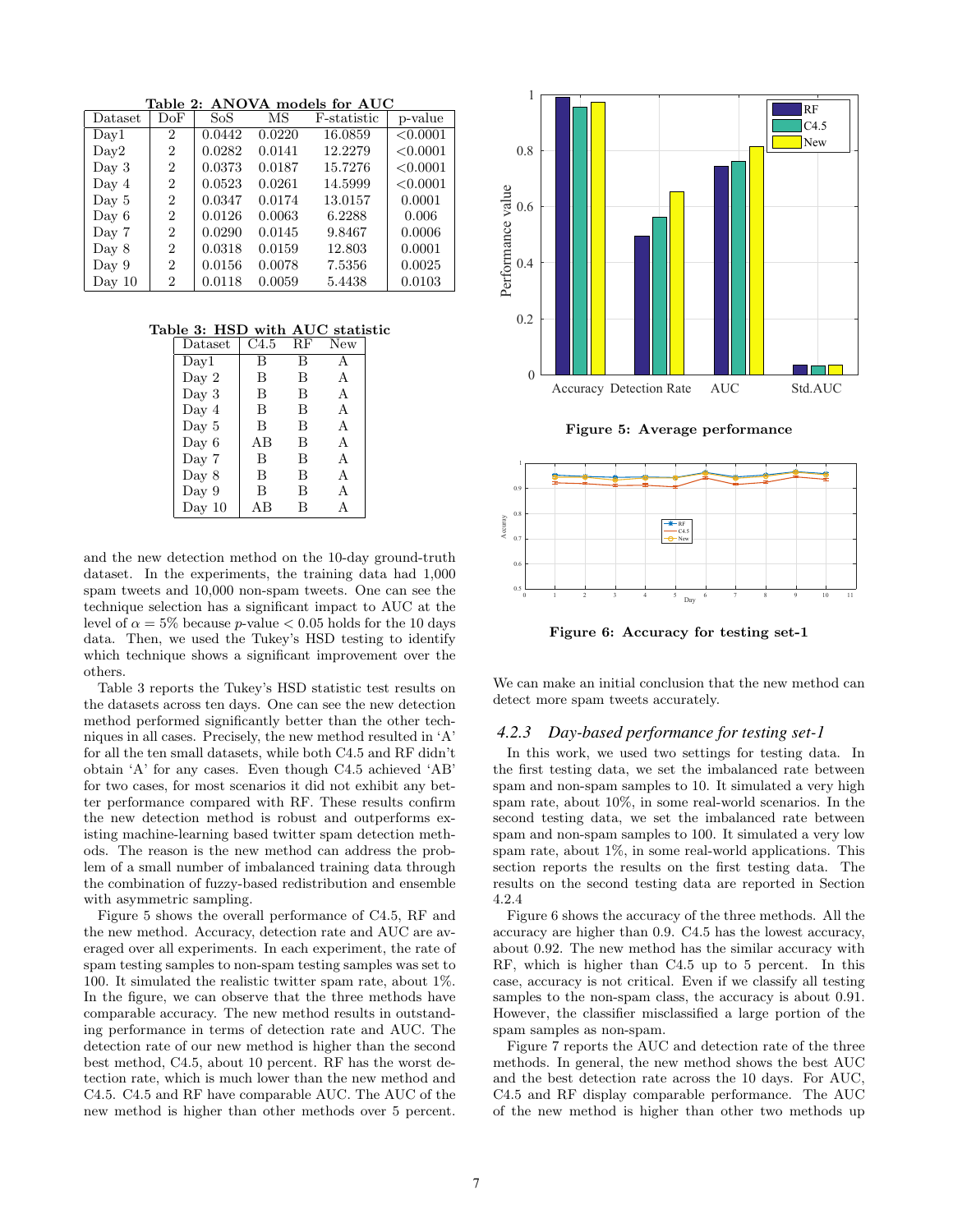

Figure 7: AUC and detection rate for testing set-1

to 8 percent. For example, on day 1, the AUC of the new method is around 0.83, while the AUC of C4.5 and RF is approximately 0.77. On day 6, all methods have very good AUC. The AUC of the new method outperforms that of C4.5 and RF about 4 percent. The worst improvement occurred on day 10. The new method has higher AUC than the second best method, C4.5, less than 3 percent.

For detection rate, C4.5 has better performance than RF across all 10 days. The detection rate of the new method is higher than RF up to 20 percent. For example, on day 2, the AUC of the new method is about 0.68, while the AUC of C4.5 is less than 0.55. RF has the worst detection rate that is 0.5. On day 9, the detection rate of the new method is over 0.75, while C4.5's detection rate is about 6.8 and RF's detection rate is 6.5. On day 10, C4.5 has comparable detection rate with the new method. The detection rate of RF is lower than other methods about 5 percent.

#### *4.2.4 Day-based performance for testing set-2*

Figures 8 and 9 report the spam detection results on the second testing data. In this testing data, the imbalanced rate between spam and non-spam samples was 100. It simulated a very low spam rate, less than 1%. The results have some difference to that reported in Section 4.2.3.

Figure 8 shows very high accuracy of the three methods.



Figure 8: Accuracy for testing set-2

RF has the best accuracy, which is close to 0.99. The difference between RF and the new method is about 2 percent. The new method is better than C4.5 in terms of accuracy. As we mentioned before, accuracy is not critical for the experiments of tweet spam detection. In this case, even if we classify all testing samples to the non-spam class, the accuracy is about 0.99. Accuracy is used here to confirm the classification method is correctly implemented. We need to pay more attention to the amount of correctly detected spam tweets.

Figure 9 reports the AUC and detection rate of the three methods, RF, C4.5 and the new method. In line with the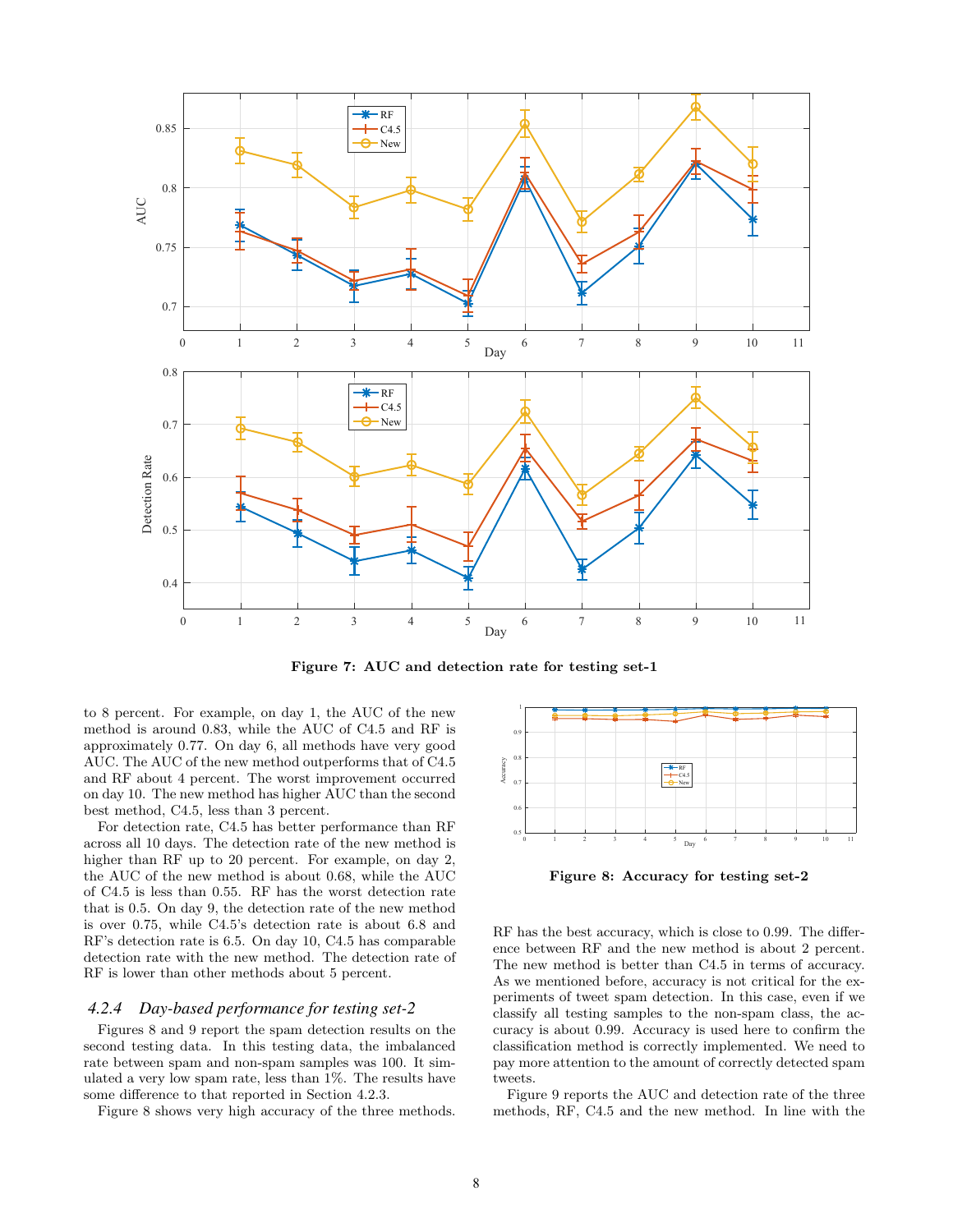

Figure 9: AUC and detection rate for testing set-2

results on the first testing data, the new method had the best AUC and the best detection rate across the 10 days. C4.5 does not always have better AUC than RF. For example, on day 1, the average AUC of the new method is around 0.84. C4.5's AUC is 0.76, which is higher than RF about 2 percent. On day 4, the second best method is RF, which has higher AUC than C4.5 about 2 percent. The AUC of the new method outperforms RF about over 10 percent on this day. The C4.5's AUC is comparable to the AUC of the new method on day 10. They are higher than RF over 5 percent.

For detection rate, the new method is the best one. RF is the worst method and C4.5 is in the middle. The detection rate of the new method is dramatically higher than other methods in most cases. For example, on day 1, the AUC of the new method achieved 0.7, while the AUC of C4.5 is less than 0.6. RF has the worst detection rate,which is 0.5. On day 4, the detection rate of the new method is about 0.67, while the detection rates of C4.5 and RF are less than 0.5. On day 10, C4.5 has the same detection rate with the new method. The detection rate of RF is lower than other methods about 15 percent.

We can see the results on two different testing dataset are consistent. The new method displays excellent robustness and outperforms c4.5 and RF significantly in any case.

# 5. CONCLUSIONS

In this paper, we addressed the critical challenge of Twitter spam drift. We treated it as a special machine learning problem with a small number of imbalance data. We proposed a new method combining two new techniques, fuzzybased redistribution and asymmetric sampling, to solve this problem. The fuzzy-based redistribution technique applied information decomposition technique generate more sythetic spam samples. The asymmetric sampling technique performed over-sampling on spam samples and under-sampling on non-spam samples to balance the sizes in the training data. The ensemble technique was used to combine the spam classifiers over two different training sets in order to improve the robustness and accuracy of spam detection. To evaluate the new method, we carried out a number of experiments on a real-world 10-day ground-truth dataset. The new method was compared to other two methods, C4.5 and RF. Experiments results showed that the new method can significantly improve the detection performance for drifting Twitter spam. AUC of spam detection can be improved up to 10 percent. Detection rate can be improved over 20 percent.

## 6. REFERENCES

[1] Alex Hai Wang. Don't follow me: Spam detection in twitter. In